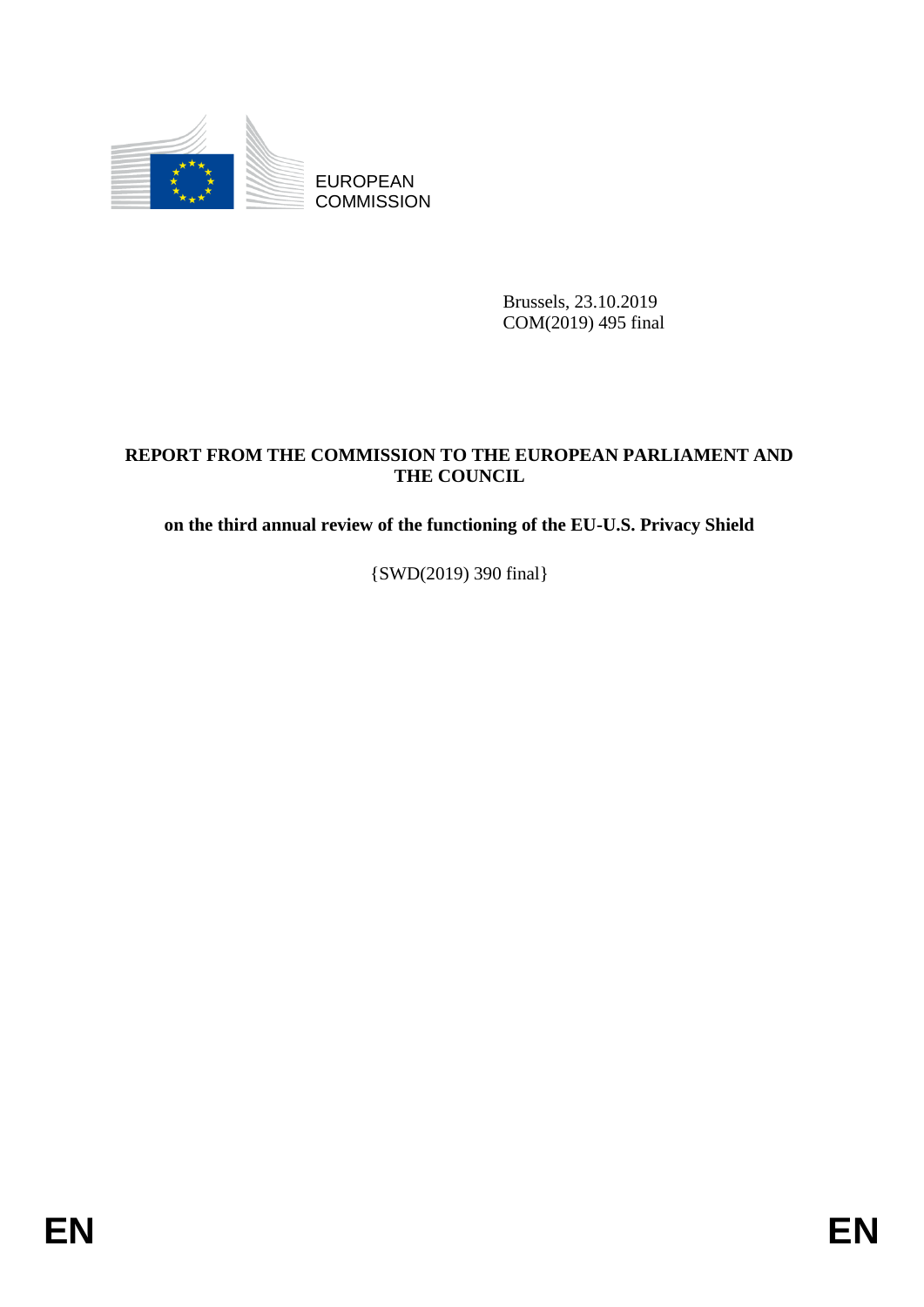## **1. THE THIRD ANNUAL REVIEW – BACKGROUND, PREPARATION AND PROCESS**

On 12 July 2016, the Commission adopted a Decision (the "adequacy decision") in which it found that the EU-U.S. Privacy Shield ensures an adequate level of protection for personal data that has been transferred from the EU to organisations established in the U.S..<sup>1</sup> The adequacy decision notably requires the Commission to carry out an annual review to evaluate all aspects of the functioning of the framework, and, on that basis to prepare a public report to be submitted to the European Parliament and the Council.

The first annual review took place in September 2017 in Washington, D.C., and in October 2017 the Commission adopted its report to the European Parliament and the Council.<sup>2</sup> accompanied by a Commission Staff Working Document  $(SWD(2017)344 \text{ final})$ .<sup>3</sup> The Commission concluded that the United States continued to provide an adequate level of protection for data transferred from the EU to the U.S. under the Privacy Shield, but made ten recommendations to improve the practical functioning of the framework.

The second annual review was carried out in October 2018 in Brussels, and the Commission adopted its report to the European Parliament and the Council in December  $2018<sup>4</sup>$  again accompanied by a Commission Staff Working Document (SWD $(2018)$  487 final).<sup>5</sup> The information gathered in the context of the second annual review confirmed the Commission's findings in the adequacy decision, both with regard to the "commercial aspects" of the framework (i.e. aspects relating to certified companies' compliance with the Privacy Shield requirements as well as to the administration, oversight and enforcement of such requirements by the competent U.S. authorities) and with regard to aspects concerning public authority access to personal data transferred under the Privacy Shield.

In particular, the steps taken to implement the Commission's recommendations following the first annual review had improved several aspects of the functioning of the framework in practice. For instance, the Department of Commerce had introduced new mechanisms to detect potential compliance issues, the Federal Trade Commission had adopted a more proactive approach to compliance monitoring and enforcement, and the report of the Privacy

**<sup>.</sup>** <sup>1</sup> Commission Implementing Decision (EU) 2016/1250 of 12 July 2016 pursuant to Directive 95/46/EC of the European Parliament and of the Council on the adequacy of the protection provided by the EU-U.S. Privacy Shield, OJ L 207, 1.8.2016, p. 1

 $2$  Report from the Commission to the European Parliament and the Council on the first annual review of the functioning of the EU-U.S. Privacy Shield (COM(2017)611 final), see [http://ec.europa.eu/newsroom/just/item](http://ec.europa.eu/newsroom/just/item-detail.cfm?item_id=605619)[detail.cfm?item\\_id=605619](http://ec.europa.eu/newsroom/just/item-detail.cfm?item_id=605619)

<sup>3</sup> Commission Staff Working Document Accompanying the Report from the Commission to the European Parliament and the Council on the first annual review of the functioning of the EU-U.S. Privacy Shield (SWD(2017)344 final), see [http://ec.europa.eu/newsroom/just/item-detail.cfm?item\\_id=605619](http://ec.europa.eu/newsroom/just/item-detail.cfm?item_id=605619)

Report from the Commission to the European Parliament and the Council on the second annual review of the functioning of the EU-U.S. Privacy Shield (COM (2018) 860 final), see [https://ec.europa.eu/info/sites/info/files/report\\_on\\_the\\_second\\_annual\\_review\\_of\\_the\\_eu](https://ec.europa.eu/info/sites/info/files/report_on_the_second_annual_review_of_the_eu-us_privacy_shield_2018.pdf)us privacy shield 2018.pdf.

 $5$  Commission Staff Working Document Accompanying the Report from the Commission to the European Parliament and the Council on the second annual review of the functioning of the EU-U.S. Privacy Shield (SWD(2018)497 final), see [https://ec.europa.eu/info/sites/info/files/staff\\_working\\_document\\_](https://ec.europa.eu/info/sites/info/files/staff_working_document_-_second_annual_review.pdf) second annual review.pdf.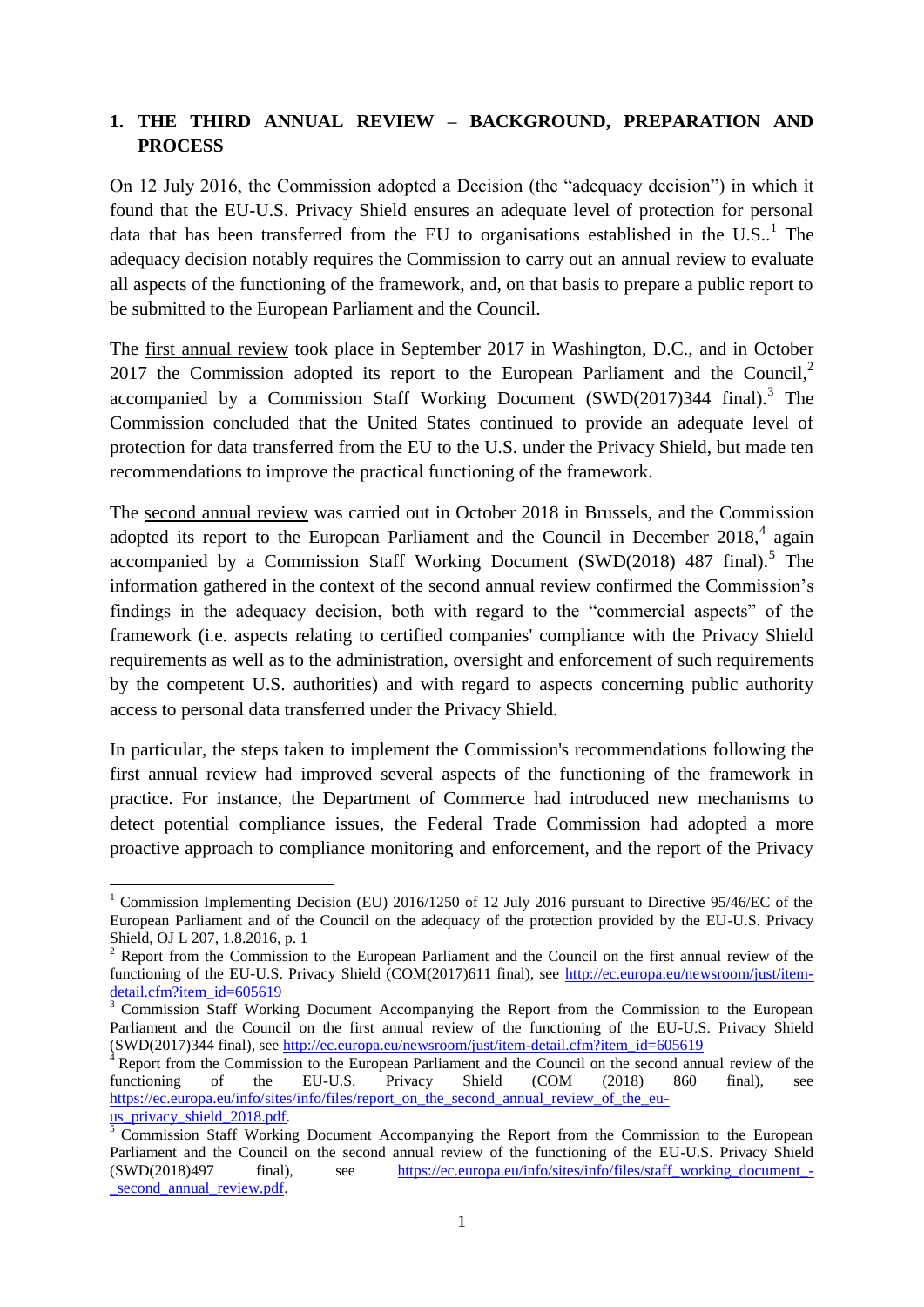and Civil Liberties and Oversight Board on the implementation of Presidential Policy Directive  $28^6$  had been publicly released. However, as some of these steps had been taken just before the second annual review and certain processes were still ongoing, the Commission concluded that further developments concerning these processes and mechanisms required close monitoring.

Moreover, while the function of the Ombudsperson under the Privacy Shield was carried out by the Acting Under Secretary of State and the Ombudsperson mechanism was thus fully functioning, the Commission stressed the importance of filling the position of Privacy Shield Ombudsperson on a permanent basis and, in particular, called on the U.S. government to identify a nominee for this position before 28 February 2019.

The third annual review meeting took place in Washington, DC on 12 and 13 September 2019. It was opened by Director-General for Justice and Consumers Tiina Astola, U.S. Secretary of Commerce Wilbur Ross, Chairman of the Federal Trade Commission Joseph Simons and Vice Chair of the European Data Protection Board Ventsislav Karadjov. For the EU, the meeting was conducted by representatives of the European Commission's Directorate General for Justice and Consumers. Eight representatives designated by the European Data Protection Board<sup>7</sup> also participated in this meeting.

On the U.S. side, representatives from the Department of Commerce, the Department of State, the Federal Trade Commission, the Department of Transportation, the Office of the Director of National Intelligence, the Department of Justice and members of the Privacy and Civil Liberties Oversight Board participated in the review, as well as the newly appointed Ombudsperson (on a permanent basis, see below) and the Inspector General for the Intelligence Community. In addition, representatives from two organisations that offer independent dispute resolution services under the Privacy Shield and the American Arbitration Association, which administers the Privacy Shield arbitration panel, provided information during the relevant review sessions. Finally, presentations by Privacy Shieldcertified organisations on the steps that companies take to comply with the requirements of the framework also informed the annual review.

In preparation for the third annual review, the Commission had gathered information from relevant stakeholders (in particular Privacy Shield-certified companies through their respective trade associations and non-governmental organisations active in the field of fundamental rights, in particular digital rights and privacy). In addition to the collection of written input, the Commission had meetings with industry and business associations on 9 September 2019 and with non-governmental organisations on 11 September 2019.

The Commission's findings have been further informed by publicly available material, such as court decisions, implementing rules and procedures of relevant U.S. authorities, reports and studies from non-governmental organisations, transparency reports issued by Privacy Shield-

**<sup>.</sup>** <sup>6</sup> Presidential Policy Directive 28: Signals Intelligence Activities, 17 January 2014, which provides important limitations and safeguards for non-U.S. persons in the area of signals intelligence collection.

<sup>&</sup>lt;sup>7</sup>The independent body bringing together representatives of the national data protection authorities of the EU Member States and the European Data Protection Supervisor.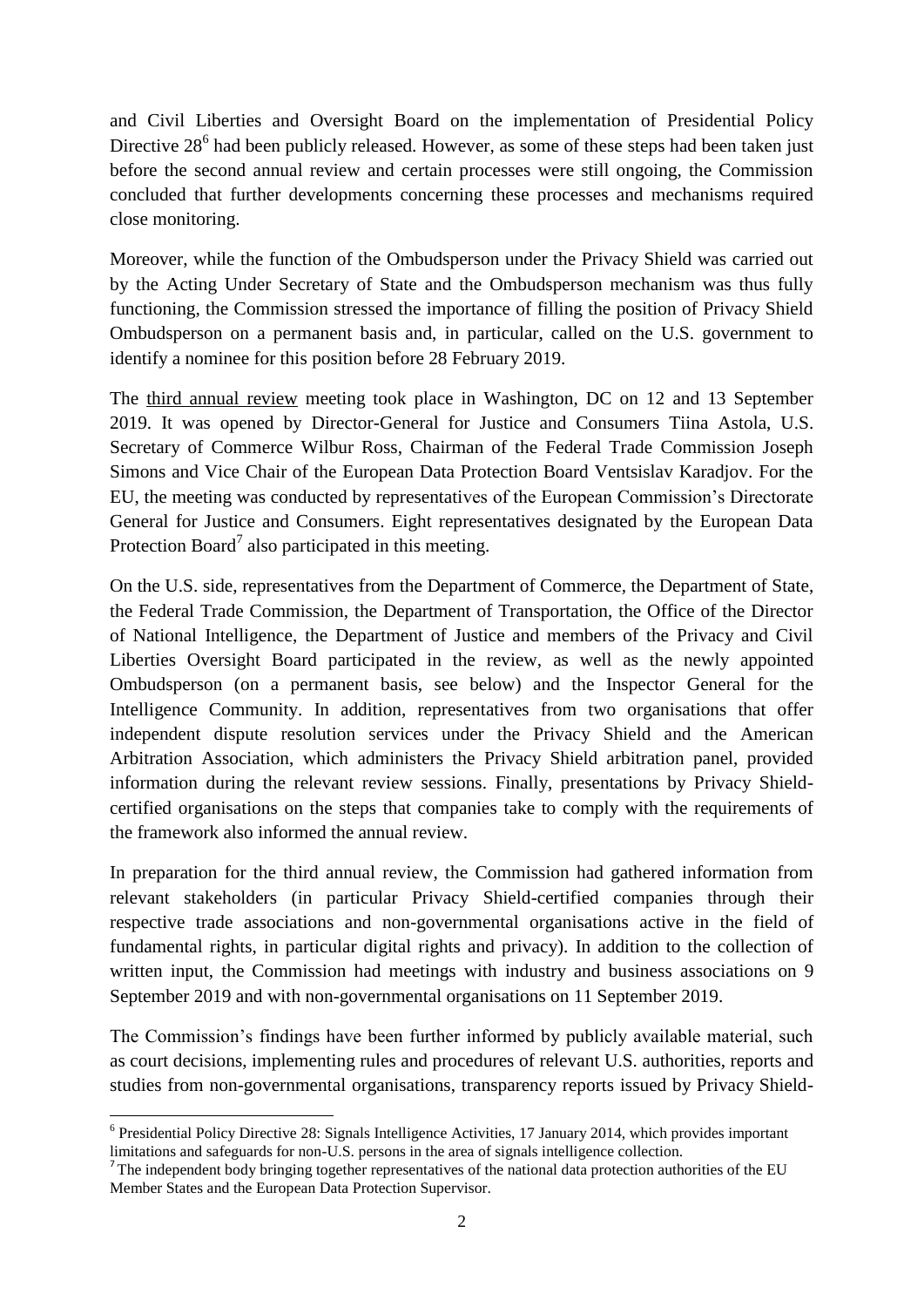certified companies, annual reports from independent recourse mechanisms, as well as media reports.

The present report concludes the third annual review of the functioning of the Privacy Shield. The report, as well as the accompanying Staff Working Document (SWD(2019)390 final), follow the same structure as the documents on the two previous reviews. It covers all aspects of the functioning of the Privacy Shield, with a particular focus on those elements that the Commission had identified during the second annual review as requiring close monitoring.

In conducting its assessment, the Commission also took into account further developments that occurred over the last year, including the pending litigation relating to the Privacy Shield before the Court of Justice of the European Union. $\delta$  In this respect, the review provided an opportunity for the Commission to obtain clarifications from the U.S. authorities on certain specific aspects of the U.S. legal framework governing the collection of foreign intelligence information, that were raised in the context of the so-called *Schrems II* case. Nevertheless, once the Court rules on the pending cases, the Commission may have to reassess the situation.

# **2. FINDINGS**

In its third year of operation, the Privacy Shield, which at the time of the annual review meeting had more than 5,000 participating companies, has moved from the inception phase to a more operational phase. Covering both commercial aspects and issues relating to government access to personal data, the third annual review focused on the experience and lessons learnt from the practical application of the framework.

The detailed findings concerning the functioning of the Privacy Shield framework after its third year of operation are presented in the Commission Staff Working Document on the third annual review of the functioning of the EU-U.S. Privacy Shield (SWD(2019)390 final) which accompanies this report.

### *2.1. Commercial aspects*

In light of the findings of last year's annual review, the Commission's assessment of the commercial aspects focused notably on the progress made by the Department of Commerce on (i) the re-certification process, (ii) the effectiveness of the mechanisms introduced by the Department of Commerce to proactively monitor compliance by the certified companies (the so-called "spot-checks"), (iii) the tools introduced to detect false claims, (iv) the progress and outcome of Federal Trade Commission enforcement actions regarding violations of the Privacy Shield, and (v) the developments concerning the guidance on human resources data.

With respect to the *re-certification process*, it emerged at the third annual review that as a regular practice, at the expiration of the (re)certification period, if a company has not yet completed the re-certification process, the Department of Commerce, following an internal

**<sup>.</sup>** <sup>8</sup> See case T-738/16 La Quadrature du Net v. Commission. Questions on the Privacy Shield have also been raised in the context of case C-311/18 Data Protection Commissioner and Facebook Ireland, Maximilian Schrems ("*Schrems II*"), in which a hearing took place before the Grand Chamber of the Court of Justice on 9 July 2019.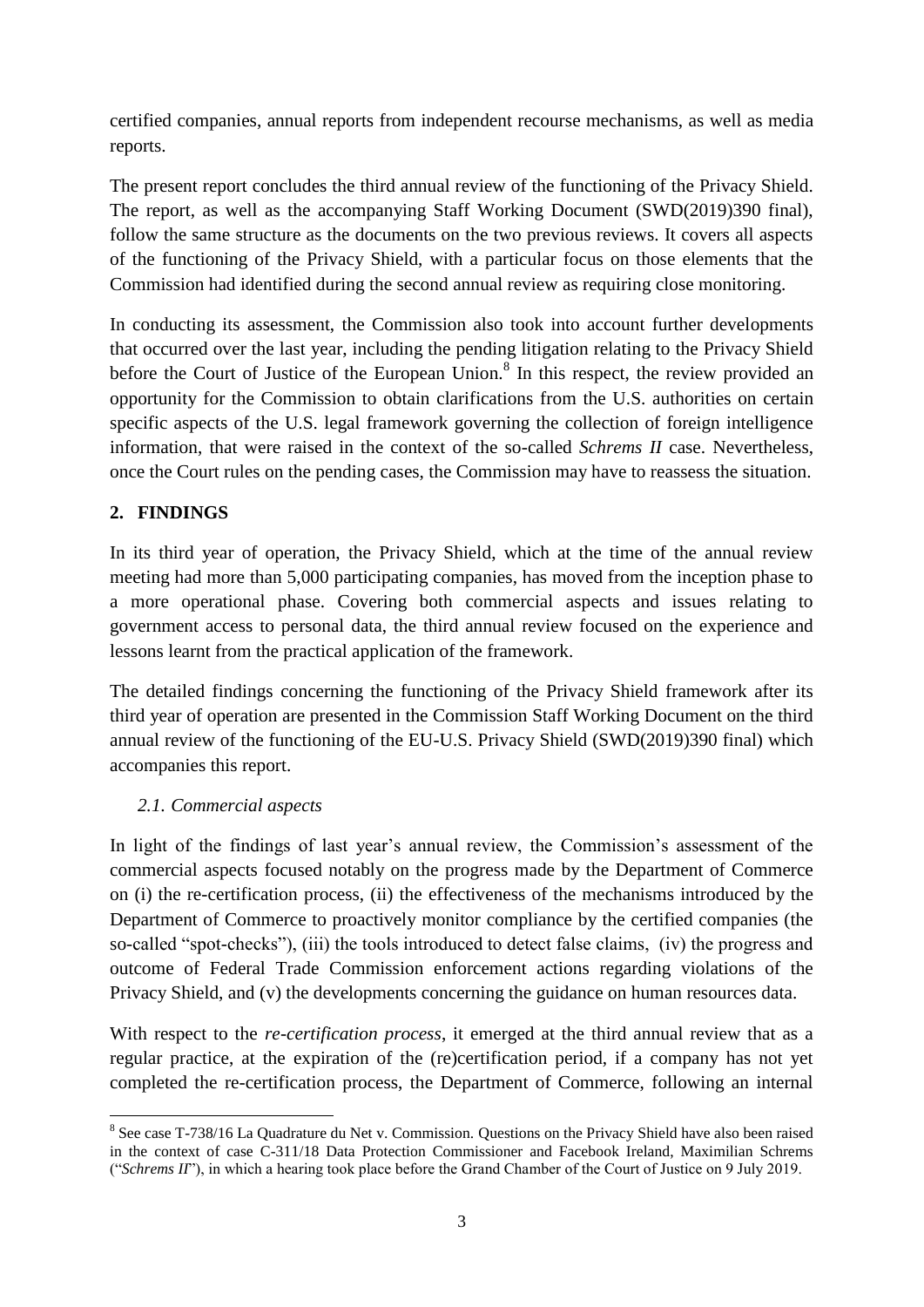procedure, grants to the company a "grace period" of a significant length. During this period (for approximately 3.5 months, or, in some instances and depending on when the Department of Commerce detects that the re-certification process was not completed, even a longer period of time), the company remains on the Privacy Shield "active" list. For as long as a company is listed as participating in the Privacy Shield, the obligations under the framework remain binding and fully enforceable. However such a long period in which a company's recertification due date has lapsed while the company continues to be listed as active Privacy Shield participant reduces the transparency and readability of the Privacy Shield list for both businesses and individuals in the EU. It also does not incentivise participating companies to rigorously comply with the annual re-certification requirement.

With respect to *proactive checks of companies'* compliance with the Privacy Shield requirements, the Department of Commerce introduced in April 2019 a system in which it checks 30 companies each month. The Commission welcomes that the Department of Commerce is carrying out proactive compliance spot-checks on a regular basis and in a systematic manner, which is very important for improving the overall compliance with the framework and for detecting cases that require enforcement action by the Federal Trade Commission. However, it notes that these spot-checks tend to be limited to formal requirements such as the lack of response from designated points of contact or the inaccessibility of a company's privacy policy online. While these are certainly relevant aspects of compliance with the Privacy Shield's requirements, such checks should also cover substantive obligations, for example, compliance with the Accountability for Onward Transfers Principle making full use of the instruments the Department of Commerce can rely on under the framework. The requirements for onward transfers have been significantly strengthened in the Privacy Shield, as a lack of safeguards in such situations would undermine the protections guaranteed by the framework. Whereas the spot-checks should continue to be done regularly and in a systematic manner, compliance with these more substantive requirements is also crucial for the continuity of the Privacy Shield and should be subject to strict monitoring and enforcement by the U.S. authorities.

With respect to the Department of Commerce's *search for false claims* of participation in the Privacy Shield, the Commission noted that the Department of Commerce had continued to conduct searches on a quarterly basis, which has led to the detection of a significant number of cases of false claims, which in some instances were also referred to the Federal Trade Commission. However, these searches have so far only been aimed at companies that had in some way already been certified or applied for certification under the Privacy Shield (but, for example, were not re-certified). It is important that they also target companies that have never applied for certification under the Privacy Shield. From all kinds of false claims, the false claims from companies that never applied for certification are potentially the most harmful. This is true from the point of view of individuals' privacy, as companies that have never applied for certification have not implemented any of the protections guaranteed by the Privacy Shield in their business practices. It is also true from a business' perspective, since the level playing field between companies is weakened if organisations, which are not complying with the requirements of the framework, can claim the benefits of certification.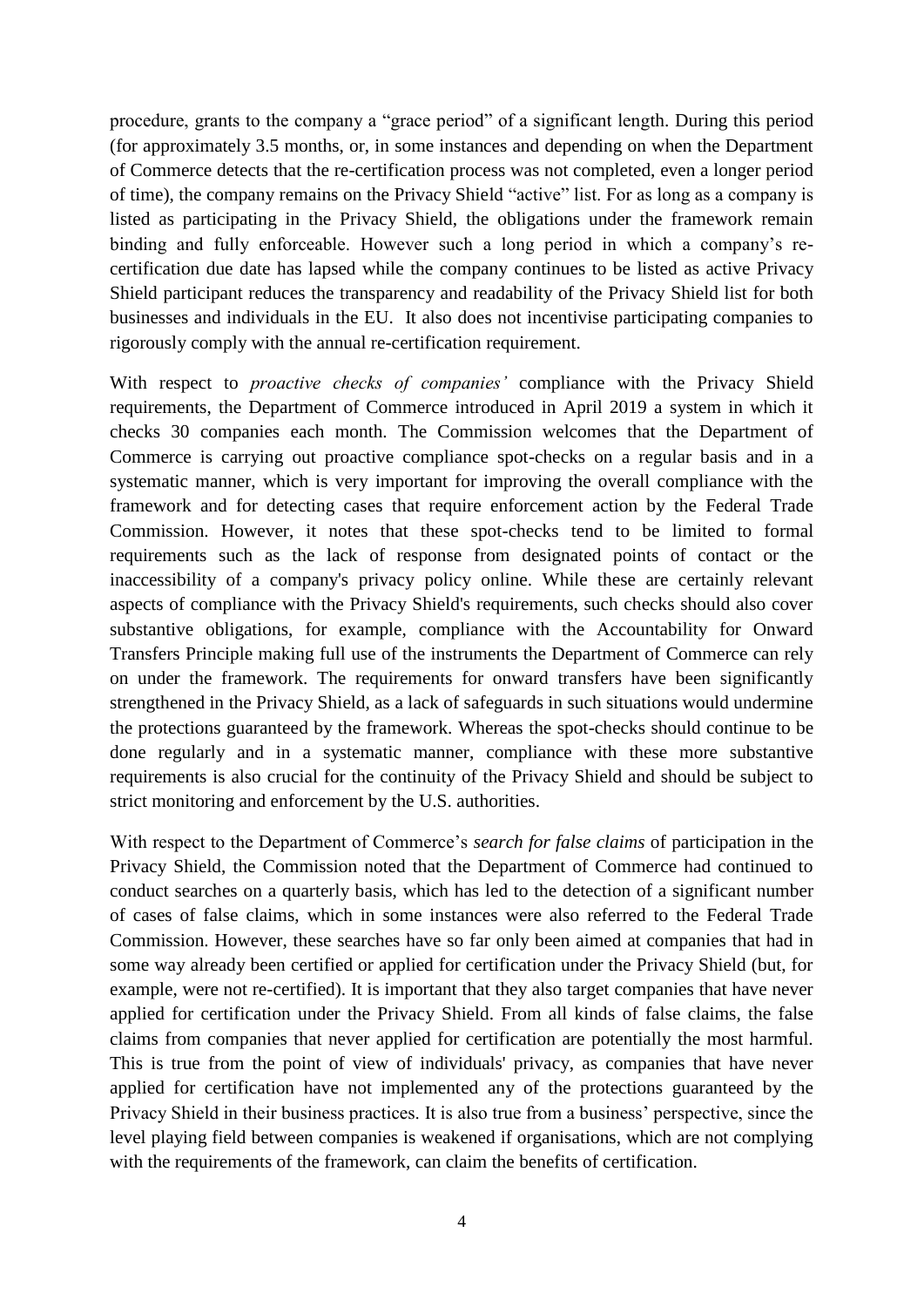The Commission positively noted that an increasing number of EU data subjects are making use of their rights under the Privacy Shield and that the relevant redress mechanisms function well. The number of complaints submitted to independent recourse mechanisms increased and were resolved to the satisfaction of the EU individuals concerned. Moreover, requests from EU individuals were appropriately handled by participating companies.

As regards *enforcement*, the Commission noted that since last year, the Federal Trade Commission concluded seven enforcement actions related to Privacy Shield violations, including as a result of the announced *ex officio* sweeps. All seven cases concerned false claims of participation in the framework. Two of these cases were also about the violation of more substantive requirements of the Privacy Shield, such as the failure to verify through a self-assessment or by means of an outside compliance review that the assertions the company makes about its Privacy Shield practices are true and that those practices have been implemented. The Commission welcomes the enforcement action taken by the Federal Trade Commission in the third year of operation of the Privacy Shield. At the same time, in light of the agency's announcement of last year and the assurances provided in the course of the second annual review, the Commission would have expected a more vigorous approach regarding enforcement action on substantive violations of the Privacy Shield Principles.

In that respect, the Commission took note of the explanation given at the third annual review that a number of ongoing investigations are taking more time, as the Federal Trade Commission is looking at the full range of possible violations. However, the information provided by the Federal Trade Commission was too limited to appropriately evaluate progress in enforcement. While such information may be restricted for legitimate confidentiality considerations, it does not appear justifiable that the Federal Trade Commission cannot share, even in an aggregate and anonymous form, more elements on the *ex officio* sweeps that are being carried out. This approach is not in line with the spirit of cooperation among authorities on which the Privacy Shield is based, and the Federal Trade Commission should find ways to share meaningful information on its enforcement activity, with the Commission and n with the EU Data Protection Authorities that are co-responsible for the enforcement of the framework.

The issue of how *human resources data* is handled under the Privacy Shield was again discussed during the review. As confirmed by stakeholders, the development of joint guidance between the Department of Commerce, Federal Trade Commission and the EU Data Protection Authorities would be of real added value. In this respect, the Commission notes that contacts have recently taken place and have led to some progress in the understanding of the issues, but without having resulted in any concrete outcome yet.

### *2.2. Access and use of personal data by U.S. public authorities*

Regarding aspects relating to access and use of personal data by U.S. public authorities, the third annual review was, first of all, aimed at confirming that all the limitations and safeguards that the adequacy decision relies on remain in place. In addition, the third annual review provided an opportunity to look at new developments and to further clarify certain aspects of the legal framework, as well as the different oversight mechanisms and the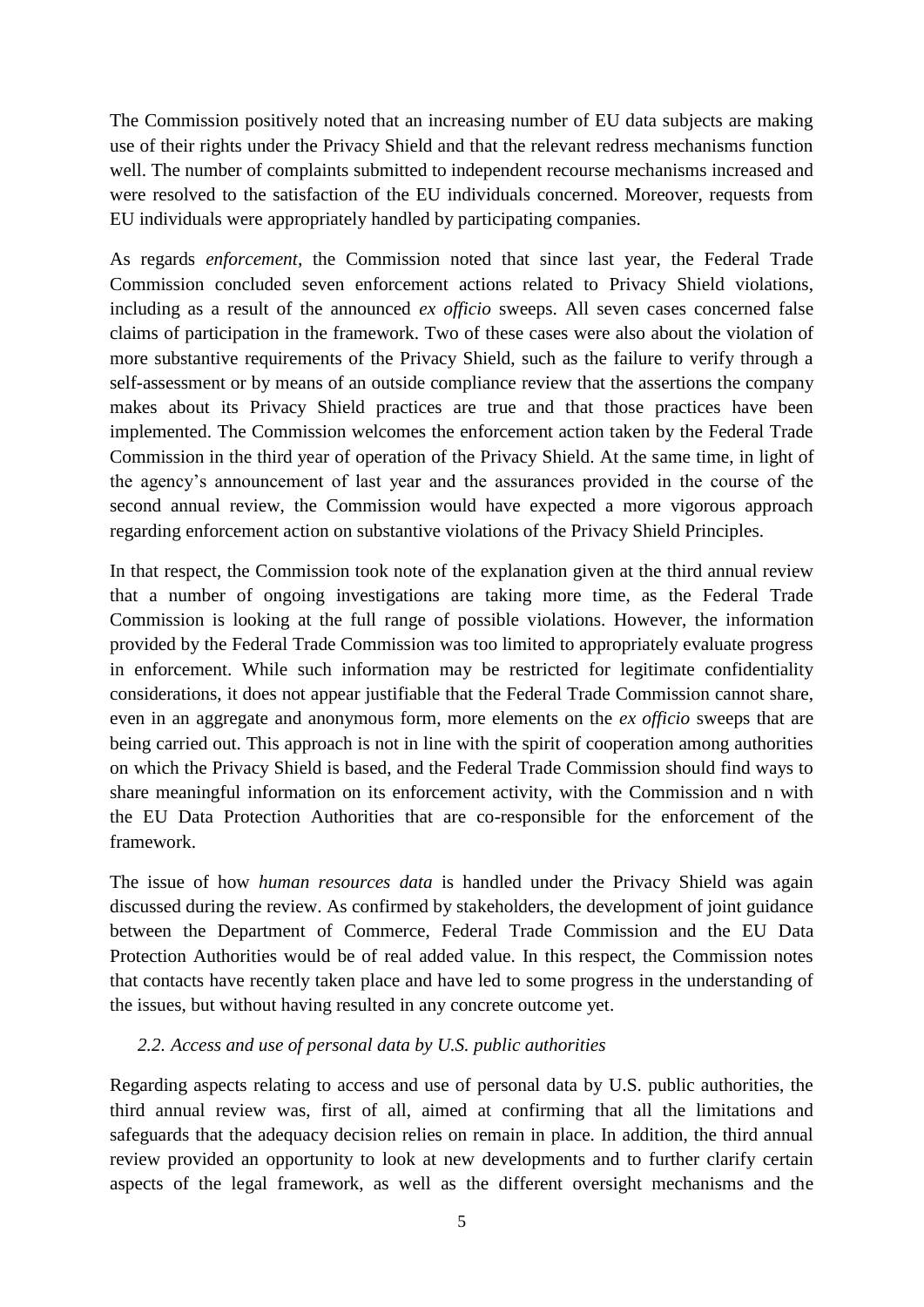possibilities for redress, in particular with respect to the handling and resolution of complaints by the Ombudsperson.

While there were no new legal developments concerning the *collection of foreign intelligence information* pursuant to Section 702 of the Foreign Intelligence Surveillance Act, the Commission welcomed the clarifications received by the U.S. authorities on the way in which the collection of intelligence information is targeted under the intelligence programmes carried out pursuant to Section 702 of the Foreign Intelligence Surveillance Act (i.e. Prism and Upstream). These clarifications confirmed the Commission's findings in the adequacy decision that the collection of foreign intelligence information under Section 702 of the Foreign Intelligence Surveillance Act is always targeted through the use of selectors, and that the choice of selectors is governed by law, subject to independent judicial and legislative oversight.

The Commission also noted that some of the authorities for obtaining foreign intelligence information under Section 501 of the Foreign Intelligence Surveillance Act, as modified by the USA FREEDOM Act of 2015, are scheduled to expire on 15 December 2019. Since the collection under Section 501 of the Foreign Intelligence Surveillance Act is relevant in the context of the Privacy Shield and has therefore been assessed in the Commission adequacy decision, it is important that in case of reauthorization, the existing limitations and safeguards, such as the prohibition of bulk collection, remain in place.

With respect to *Presidential Policy Directive 28*, the U.S. authorities explicitly confirmed that it remains in full force and effect and has not been subject to any amendments. There have also been no modifications to the procedures implementing Presidential Policy Directive 28 within the different agencies of the Intelligence Community. Moreover, the Commission took note of the explanations provided by the U.S. authorities, clarifying that the provisions on bulk collection in Presidential Policy Directive 28, including those on temporary acquisition, do not apply to the collection of foreign intelligence information within the U.S. (for example, to the collection of information from a certified company processing data transferred from the EU under the Privacy Shield), such as collection carried out under Section 702 of the Foreign Intelligence Surveillance Act under the Prism or the Upstream program, as this collection is always targeted.

As regards the *Privacy and Civil Liberties Oversight Board*, an important oversight body in the area of government surveillance, the Commission welcomed that with the recent confirmations of two additional Board members by the U.S. Senate, the Privacy and Civil Liberties Oversight Board for the first time since 2016 has a full slate of five members. The Commission also noted that the Board's staff has doubled since the last annual review, and that it has adopted an ambitious work programme consisting of ten ongoing oversight projects, some of which are of particular relevance for the Commission's periodic review of the Privacy Shield.

With respect to the Privacy Shield *Ombudsperson mechanism*, the U.S. President announced on 18 January 2019 the nomination of Keith Krach as the Under Secretary of State who also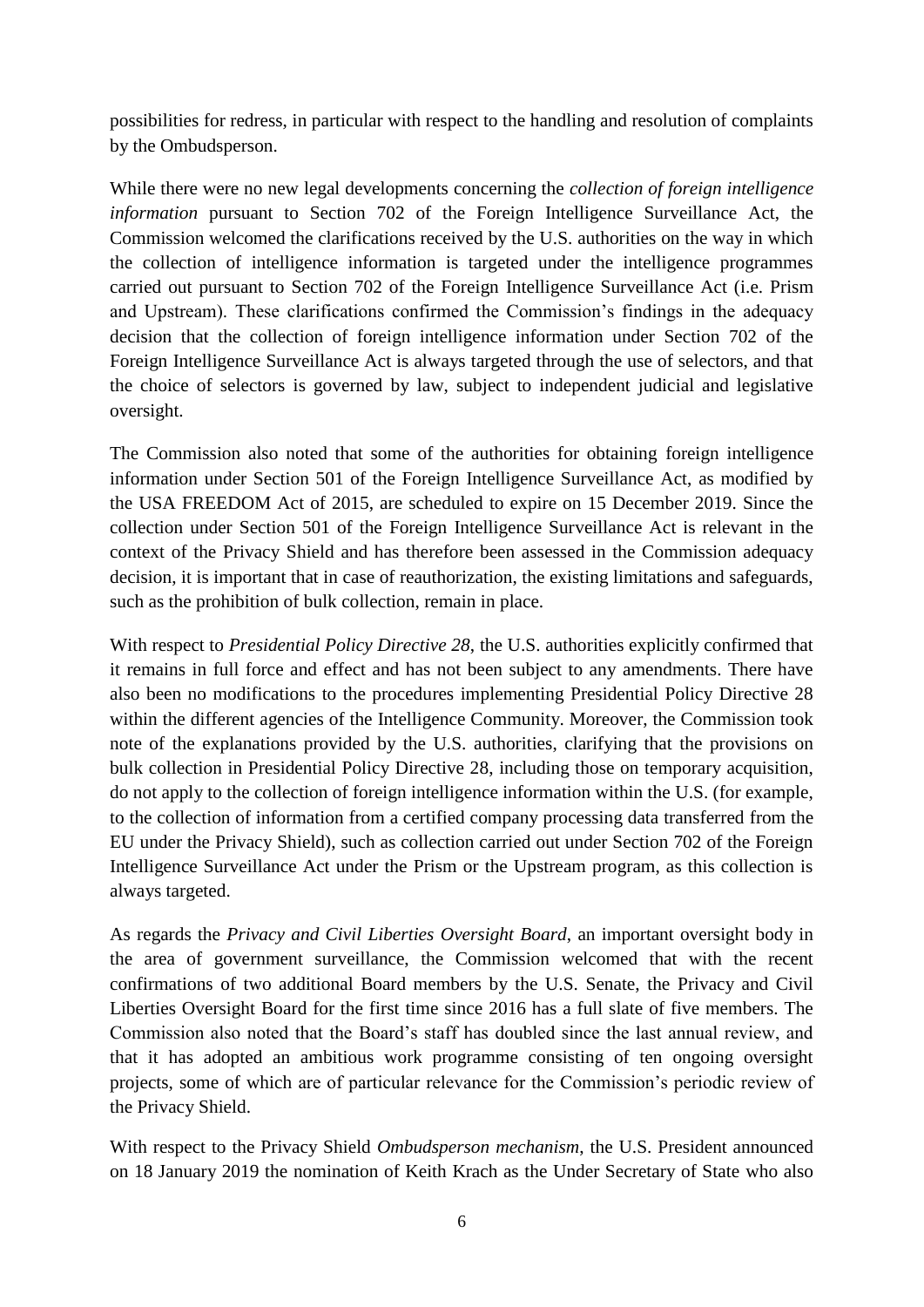serves as the Ombudsperson. On 20 June 2019, Mr Krach was confirmed by the Senate. The Commission welcomes the appointment of Mr Krach as Privacy Shield Ombudsperson, which ensures that the position is filled on a permanent basis.

As regards the first complaint to the Ombudsperson mechanism that had been submitted via the Croatian Data Protection Authority just before the last annual review, this complaint was eventually found inadmissible, as it related to facts that were completed before the Privacy Shield decision was adopted. Nevertheless, the complaint offered an opportunity to test the functioning of the relevant procedures in practice. Both the European Data Protection Board representatives to the annual review and the Ombudsperson confirmed that all relevant steps of the procedure had been triggered and completed in a satisfactory manner. The Commission welcomes the successful processing of this first request as an important indication that the Ombudsperson mechanism can properly perform its functions.

The U.S. authorities also provided further explanations on how the Ombudsperson would work with other independent oversight bodies and how it would remedy violations. They notably confirmed that the independent Inspector General of the Intelligence Community would be systematically informed of any complaint submitted to the Ombudsperson, and would carry out his own assessment. In addition, they explained that if a complaint before the Ombudsperson would reveal a violation of the targeting procedures under section 702 of the Foreign Intelligence Surveillance Act such a violation would be reported to the Foreign Intelligence Surveillance Court, which would carry out an independent review and, if necessary, order the relevant intelligence agency to take remedial action. This remedy may range from individual to structural measures, e.g. from the deletion of unlawfully obtained data to a change in the collection practice, including in terms of guidance and training of staff.

Finally, it was confirmed that, if a violation of U.S. law (including a violation of Executive Orders, Presidential Policies and agency rules and procedures, such as e.g. the targeting and minimisation procedures approved by the Foreign Intelligence Surveillance Court) would be identified in the course of the review of a complaint to the Ombudsperson, the unlawfully collected data would be purged from all government databases and any reference to that data would be removed from intelligence reports. An individual in the EU would thus be able to obtain the deletion of his or her personal data if it was unlawfully collected and processed by the U.S. Intelligence Community.

The Commission welcomes these additional explanations, which demonstrate how cooperation between the different independent oversight bodies strengthens the efficiency of the Ombudsperson mechanism. It was also important to clarify that by using the Ombudsperson mechanism, individuals in the EU can in fact exercise their right to deletion, which is a fundamental element of the right to the protection of personal data.

### **3. CONCLUSION**

The information gathered in the context of the third annual review confirms the Commission's findings in the adequacy decision, both with regard to the commercial aspects of the framework and with regard to aspects relating to access to personal data transferred under the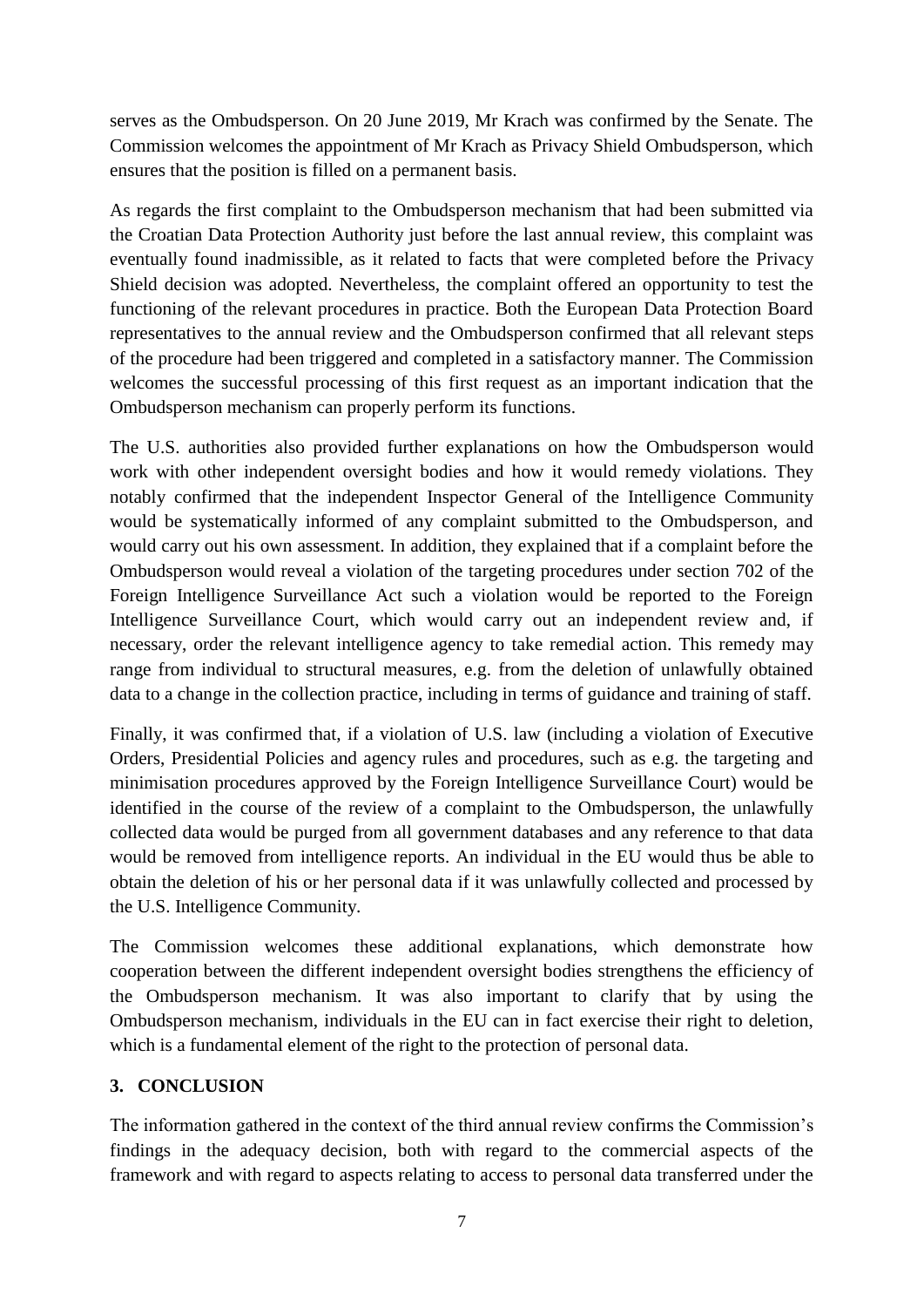Privacy Shield by public authorities. In this respect, the Commission noted a number of improvements in the functioning of the framework as well as appointments to key oversight bodies.

However, in light of some issues that emerged from the day-to-day experience or became more relevant in the context of the practical implementation of the framework, the Commission concludes that a number of concrete steps need to be taken to better ensure the effective functioning of the Privacy Shield in practice:

- 1. The Department of Commerce should shorten the different time periods that are granted to companies for completing the re-certification process. A period of maximum 30 days in total would seem reasonable to allow companies sufficient time for re-certification, including for rectifying any issue identified in the re-certification process, while at the same time ensuring the effectiveness of this process. If at the end of this period the re-certification is not completed, the Department of Commerce should send out the warning letter without further delay.
- 2. In the context of its spot-check procedure, the Department of Commerce should assess companies' compliance with the Accountability for Onward Transfers Principle, including by making use of the possibility provided by the Privacy Shield to request a summary or a representative copy of the privacy provisions of a contract concluded by a Privacy Shield-certified company for the purposes of onward transfer.
- 3. As a matter of priority, the Department of Commerce should develop tools for detecting false claims of participation in the Privacy Shield from companies that have never applied for certification, and use these tools in a regular and systematic manner.
- 4. The Federal Trade Commission should, as a matter of priority, find ways to share meaningful information on ongoing investigations with the Commission, as well as with EU Data Protection Authorities that also have enforcement responsibilities under the Privacy Shield.
- 5. The EU Data Protection Authorities, the Department of Commerce and the Federal Trade Commission should develop common guidance on the definition and treatment of human resources data in the coming months.

The Commission will continue to closely monitor further developments concerning specific elements of the Privacy Shield framework, notably (i) the functioning of the Ombudsperson mechanism, in particular in case of a new complaint; (ii) the outcome of the ongoing oversight projects that have been initiated by the Privacy and Civil Liberties Oversight Board and that are particularly relevant for the Privacy Shield (for example on the querying of data obtained under Section 702 of the Foreign Intelligence Surveillance Act by the Federal Bureau of Investigation, the implementation of the Board's recommendations on Presidential Policy Directive 28, etc.); (iii) the reauthorisation of Section 501 of the Foreign Intelligence